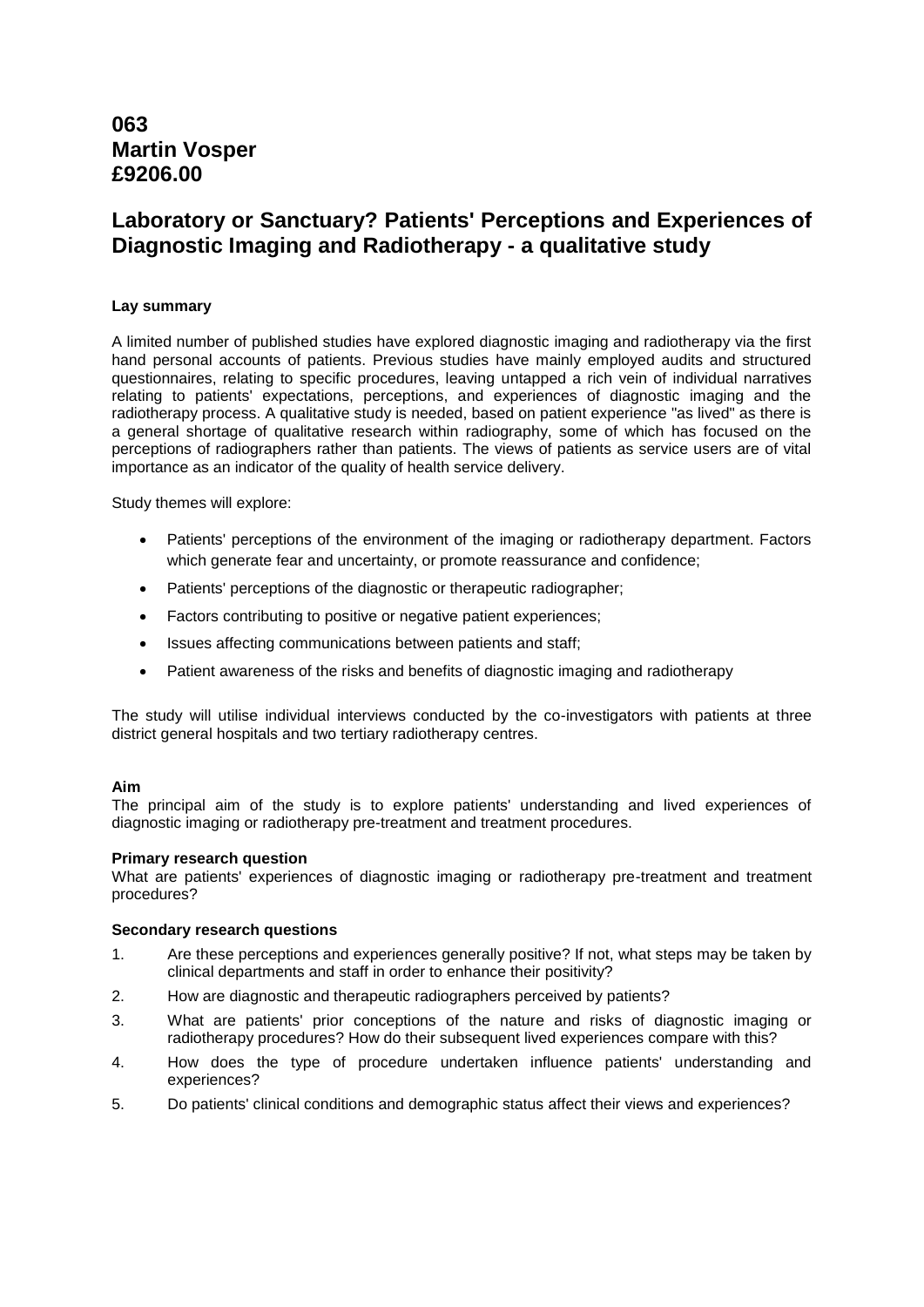# **Outcomes**

The study will portray the features and diversity of the beliefs, feelings and perceptions expressed by patients regarding diagnostic imaging and radiotherapy pre-treatment and treatment procedures. Any emerging themes will be explored in the light of the environment of the clinical department, the characteristics of staff, communications between staff and patients, the nature of the procedure and the patient's personal circumstances.

# **Literature review**

The small number of existing qualitative studies in the diagnostic imaging field include explorations of patients' attitudes to screening mammography. Trigoni et al (2008) in a study of Cretan women, noted poor patient knowledge of the risks and benefits of mammographic screening, fear of the procedure itself, embarrassment and stress. Feelings of fear and lack of knowledge of mammography were also expressed in focus group study of women with learning disabilities, conducted by Truesdale-Kennedy, Taggart and McIlfatrick (2011). Cultural beliefs regarding death from cancer may be a factor influencing attitudes towards mammography, as evidenced by a study of Samoan women (Ishida, Toomata-Mayer and Braginsky, 2001).

Communication between patients and radiographers has been studied by Booth (2008) who noted that a number of factors, such as radiographer confidence and extraversion, patient age and the demands of obtaining a good diagnostic image, sometimes interfered with good communication. In challenging situations, radiographers often reverted to standardised behaviours such as parenting or nurturing. Farmer and Davis (2009) found that the radiographers within their study had a poor knowledge of patients' psychiatric conditions and were fearful of interactions.

A recent quantitative questionnaire-based study (n =698) by Blomberg et al (2010) is one of the few to consider quality of care in diagnostic imaging from a patient perspective. This study noted that adverse quality of care experiences, chiefly centred around waiting times, were much alleviated by good communication and waiting area facilities. Patients of a lower educational level were more likely to perceive quality of care to be poor. Halkett and Kristjanson (2007) have explored patients' perceptions of radiotherapists using a grounded theory approach and noted that relationships, information and emotional comfort were key aspects of the role. However there is no equivalent study available for diagnostic radiography.

A small number of questionnaire-based studies have explored patient experiences of specific imaging procedures, albeit from a standpoint of acceptability rather than from an experiential perspective. Glueker et al (2003) and Taylor et al (2005) noted that patients preferred CT colonography to a barium enema examination in terms of comfort and convenience.

There is a wealth of qualitative literature available which has examined quality of life issues for cancer patients who are undergoing radiotherapy, but little has been written about the experiences of those patients and what their perception or experience of the role of the radiographer is in the radiotherapy process, other than that related to treatment outcomes and side effects.

In 2006 a study examined the factors that influence cancer patients' overall perceptions of the quality of care and the major themes that emerged centred around communication of information (Sandoval et al., 2006). Issues highlighted by radiotherapy patients included long waiting times, information needs regarding psychosocial issues (e.g. sexual activity, emotional change, relationship change), physical issues (e.g. nutritional requirements) and who to go to for different types of information. A Finnish study indicated that patient satisfaction scores rated staff characteristics most highly and environment lowest, with younger patients, employed patients and those with a higher levels of education giving the lowest quality ratings. (Siekkinen et al., 2008). Thind et al, (2010) found that patients with greater involvement in the treatment decision-making process, those perceiving highquality information giving and those perceiving greater emotional support were more satisfied with their care. However it is not possible to tell from these studies which staff groups were referred to in these satisfaction scores. Much of the literature used by the authors in these studies focuses on general quality of life, perception of radiotherapy and information needs, or has its base in nursing practice.

Therefore it appears that there is an identified gap in the literature regarding the patients' perceptions of radiotherapy radiographers and their role in treatment planning and delivery.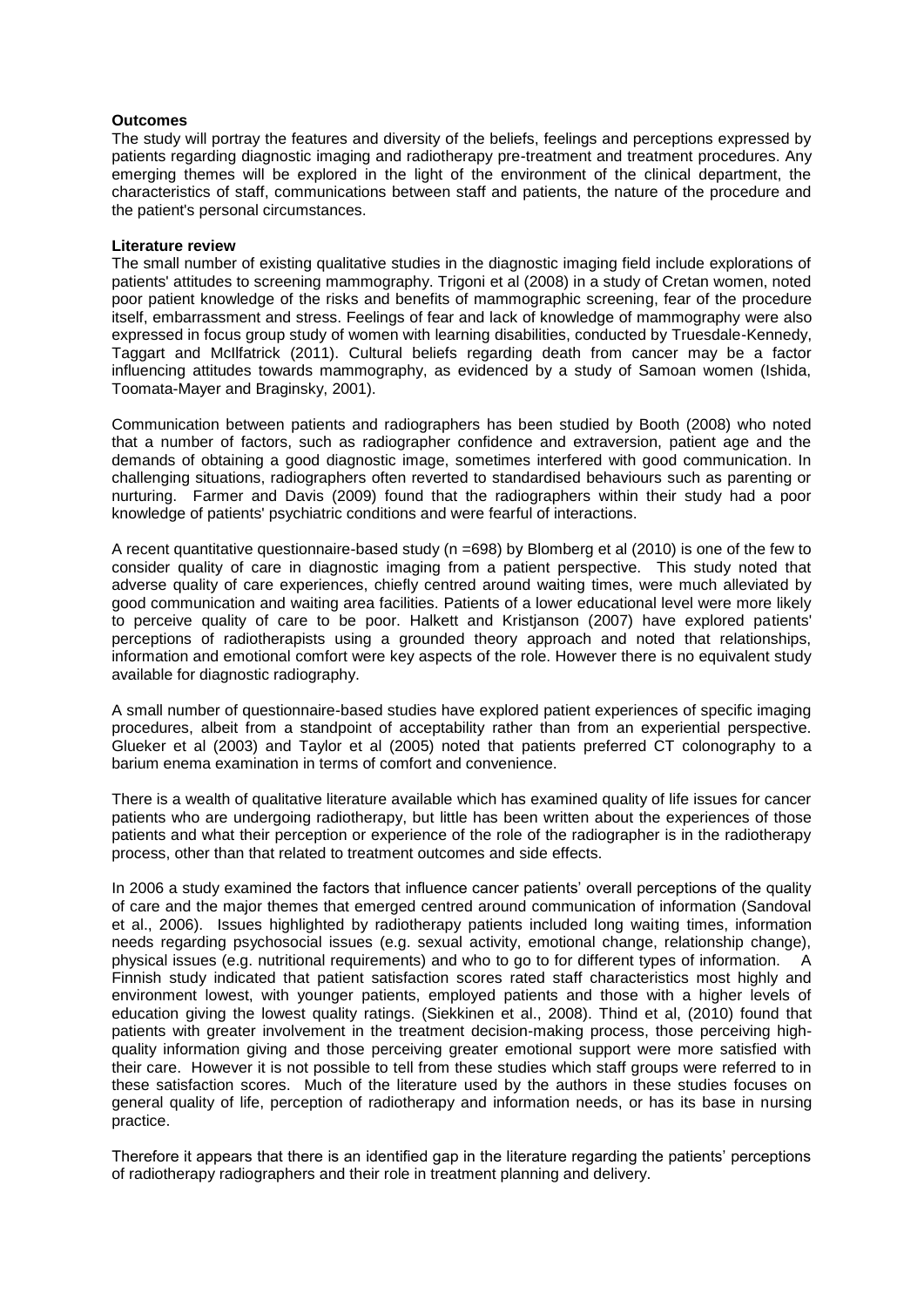#### **Methodology**

The study will consist of a qualitative, phenomenological investigation of the understanding and experiences of individual patients undergoing diagnostic imaging or radiotherapy procedures. Schwandt (2007: 225) summarises phenomenology as a rejection of the empiricist study of "mere appearance" and an acceptance of "the ordinary conscious experience of everyday life". Each person's personal journey and perception can be expected to be unique. Carel (2010) notes that phenomenology could help to record patients' experiences of health care systems, and contribute to evidence based practice. To many people working in healthcare, "evidence-based" means empirical evidence, and Carel's view seems a timely reminder of the additional need for qualitative research. The proposed research will adopt an inductive rather than a deductive stance, without prior conceptions or hypotheses.

The data collection method will employ individual semi-structured face-to-face interviews, which will explore patients' narrative accounts of their journeys through a diagnostic imaging procedure or a course of radiotherapy treatment. Purposeful sampling will be employed, in order to ensure that the range of patients and procedures included within the study is as representative as possible of diagnostic imaging and radiotherapy practice. In the case of diagnostic imaging, the sample should include patients attending for "plain X-ray", fluoroscopic, CT, MRI and ultrasound examinations. Patients who are children, acutely unwell (for example following serious trauma, stroke or cardiac arrest)], severely incapacitated, emotionally upset or in a reduced state of alertness will be excluded from the study. In the case of radiotherapy, patients attending for both palliative and curative localisation and treatment will be included, and with a representative range of tumours. Once again, children, the acutely unwell, the severely incapacitated, emotionally upset or those with reduced alertness will be excluded. It is proposed that at least 30 patients (10 per hospital site) should be recruited from diagnostic imaging, and at least 20 from radiotherapy (10 per hospital site). Patients will be invited to participate by one of the co-researchers at the time of their arrival or appointment, when the purpose and nature of the research will be explained to them. Patients will have the opportunity to consider the invitation to accept or decline as they see fit. Should they accept, the timing and venue for a subsequent interview will be discussed.

Key areas of exploration within the interviews will include: personal narrative histories and accounts; knowledge, awareness and expectations; the experience of the diagnostic imaging or radiotherapy process; fears, anxieties; confidence and reassurances; positive and negative aspects; communication; patient perceptions of relevant hospital staff and of their related health professions. Interviews will take place as soon as possible after the diagnostic procedure or course of radiotherapy. Interviews will take place in a quiet and private environment, either in an appointment room at the hospital or in the patient's own home (or a neutral alternative venue) should that be preferred by them. Each interview will be recorded (if patient permission is obtained) and will last no longer than 60 minutes.

The verbal accounts from the individual interviews will be examined for emerging themes, using an iterative-inductive approach (O'Reilly, 2005, p178). Hence themes arising will be revisited and reinterpreted in the light of ongoing additional data. The researchers will apply the process of "bracketing" or phenomenological reduction, (Holloway, 2005, p 107) suspending preconceptions and external beliefs, focusing on the experiences of the participants themselves.

Experiences, opinions and perceptions will be sorted and categorized within the process of coding. This will help to name and define the thoughts and meanings present in the text and will be undertaken using a CAQDAS (computer assisted qualitative data analysis software) package such as NVivo. Three stages of coding have been identified, as devised by Strauss and Corbin (1990) and reported on by Gibbs (2007, p 50) and others:

- 1. Open coding identification of possible categories, without prior conceptions
- 2. Axial coding development and linking of categories
- 3. Selective coding determination of core or central categories

Both co-researchers will examine the transcripts of every verbal account within the coding process, in order to confirm the developing themes and prevent the personal perspective of one researcher from becoming a potential source of bias.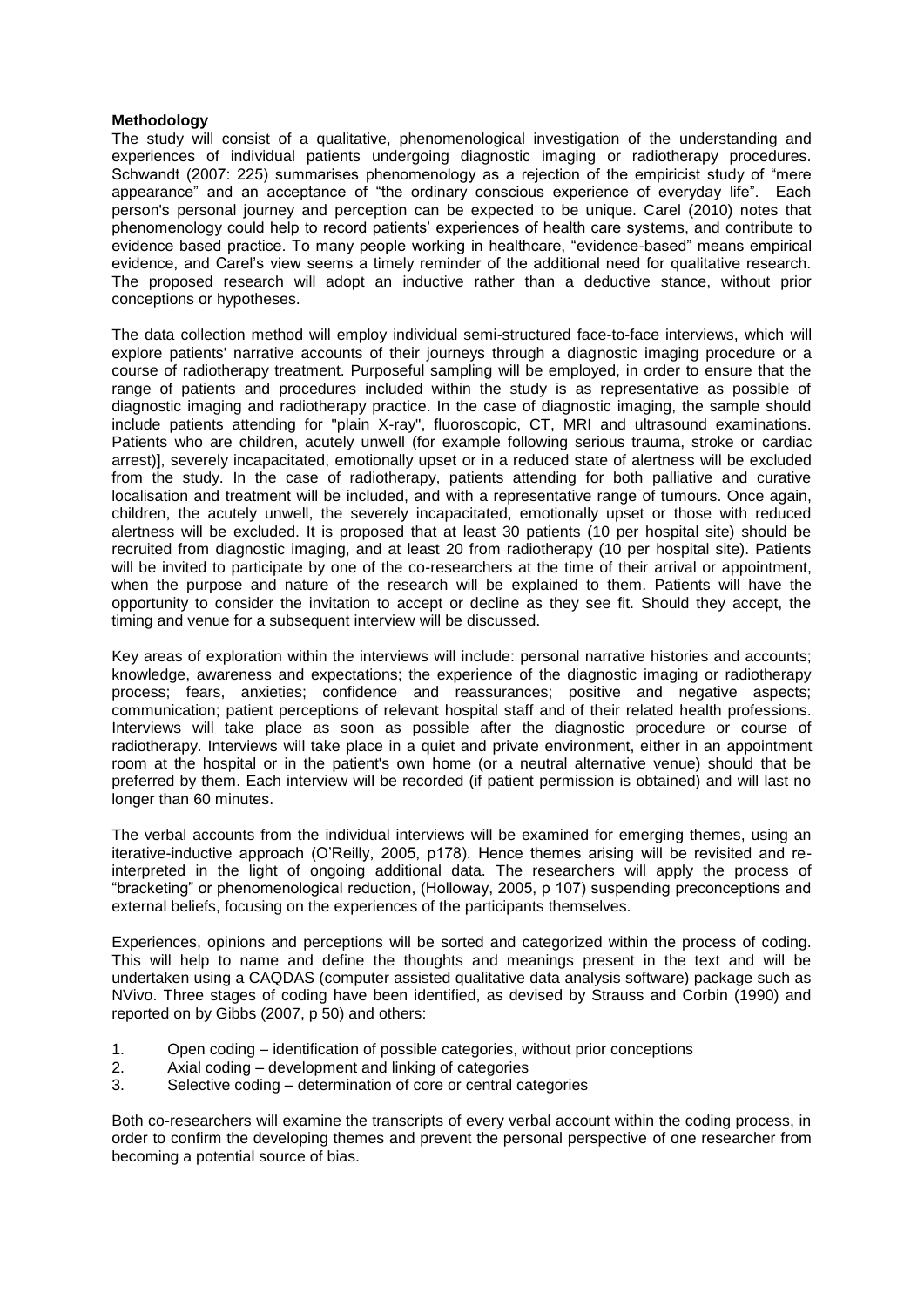# **Challenges to rigour**

The transferability of the study will be maintained by taking steps to ensure the diversity of the patient sample. There will be purposeful recruitment of patients with a range of social and cultural backgrounds, undergoing a variety of investigations or treatments. Recording of interviews will help to maintain the dependability of data, as analysis will not be reliant on the researcher's personal notes. The Hawthorne effect ("guinea pig" effect) within interviews will be reduced by maintaining a friendly, relaxed and private atmosphere, in which the researchers have no "vested interest" in the research outcomes. Patients will be invited to be as honest and free-ranging as possible in their verbal narrative accounts. The credibility (validity) of the study will be maximized by conducting interviews as soon as possible after the patients' experiences in order to enable recall and by minimising patient "self-selection" during recruitment. Self-selection might bias the study towards respondents with particularly vocal attitudes towards imaging or radiotherapy and might occur if online or postal recruitment was employed. It is possible that other underlying personal factors might affect patients' perceptions of imaging or radiotherapy and the analysis of verbal accounts will consider this.

# **Ethical implications**

The study will involve individual face-to-face interviews with patients undergoing clinical investigations and treatments for conditions including cancer. Discussions will include narration of personal perceptions and feelings. Thus it will be essential to conduct the interviews in an empathetic and supportive environment, with the facility to offer additional help and advice if needed. The coresearchers are HPC registered radiographers working in education, with much previous clinical experience. Any research undertaken will only be with the full co-operation and consent both of the patients themselves and the clinical departments concerned. No personal identifying data such as name, date of birth or hospital record number will be recorded. Brief notes will be made of demographic information and summary clinical history, as well as the procedure(s) undertaken in order to inform the analysis. All verbal narrative information received will be confidential and both the respondents and clinical sites will be anonymised. Patients and clinical sites will have the right to decline to participate in the study or withdraw at any time.

# **Potential impact of the study**

It is hoped that the study will give voice to patients as service users and provide insights and perspectives which should inform future service delivery. There is little previous published research in this field and a need for more qualitative research in radiography generally

# **Dissemination strategy**

The findings will be disseminated via suitable conferences such as UKRC and UKRO, as well as key publications such as Radiography, Clinical Radiology and The Journal of Radiotherapy in Practice. The intention will be to communicate findings to the relevant clinical professionals who are in a position to act on the information.

# **Proposed timeframe**

|                       | <b>September to November 2011</b> NREC ethics approval, full literature search, permissions from clinical<br>sites |
|-----------------------|--------------------------------------------------------------------------------------------------------------------|
|                       | <b>December 2011 - March 2012</b> Face to face interviews with patients                                            |
| April 2012 - May 2012 | Analysis and write-up                                                                                              |
| <b>June 2012</b>      | Dissemination of findings (UKRC), write up articles for publication                                                |